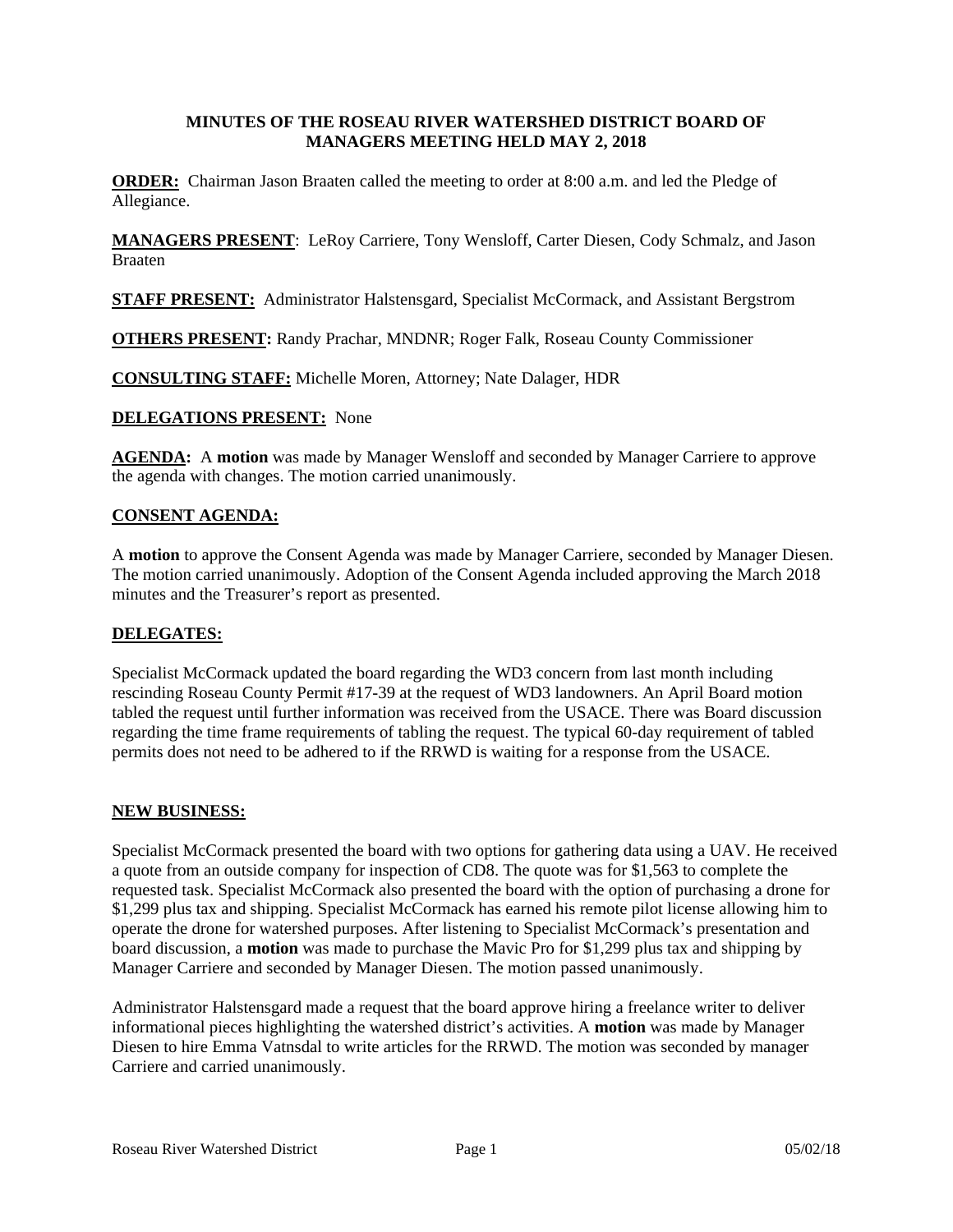Administrator Halstensgard presented stream gage information to the board regarding possible necessity of adding additional stream gages to enhance project operation. Engineer Dalager recommended the use of localized gages that would not need to be on-line with USGS or NOAA. Watershed staff and consulting staff will continue to work on a gaging plan.

At 8:30 a.m. Chairman Braaten called for a motion to open the public hearing. A **motion** was made by Manager Diesen and seconded by Manager Schmalz to open the public hearing. The motion passed unanimously.

# **EXTRACT OF MINUTES OF THE BOARD OF MANAGERS OF THE ROSEAU RIVER WATERSHED DISTRICT FROM THE PUBLIC HEARING HELD IN THE CITY OF ROSEAU ON**

#### **WEDNESDAY, MAY 2, 2018, 8:30 A.M.**

 Following the closing of a public hearing held on Wednesday, May 2, 2018 at the office of the Roseau River Watershed District, 108 3rd Avenue Southwest, Roseau, Minnesota 56751, a motion was made by Manager Diesen, seconded by Manager Schmalz, and unanimously carried that the following Resolution and order be passed by the Board of Managers:

#### **RESOLUTION AND ORDER**

 WHEREAS, at the regular meeting of the Board of Managers held on Wednesday, April 4, 2018, upon Motion duly made, seconded and unanimously carried by the Board of Managers, it was resolved that the Roseau River Watershed District Board of Managers set a date, time, and location for a public hearing on the proposed change of the principal place of business of the Roseau River Watershed District and otherwise comply with the Statutory requirements of M.S. § 103D.321; and

 WHEREAS, the Board of Managers determined that the public hearing would be held on Wednesday, May 2, 2018 at the office of the Roseau River Watershed District, 108 3<sup>rd</sup> Avenue Southwest, Roseau, Minnesota 56751; and

 WHEREAS, a public hearing was duly held by the Board of Managers of the Roseau River Watershed District pursuant to the Notice requirements of M.S. § 103D.321 at 8:30 A.M. on Wednesday, May 2, 2018, at the location above described; and

 WHEREAS, following said public hearing the Board of Managers of the Roseau River Watershed District found that it was in the best interest of the Watershed District that the location of the principal place of business of the Roseau River Watershed District be moved from its present location at 108 3rd Avenue Southwest, Roseau, Minnesota 56751, to 714 6<sup>th</sup> Street Southwest, Roseau, Minnesota 56751; and

 WHEREAS, the Board of Managers has determined that all published Notice requirements and all mailed Notice requirements mandated by Minnesota Statutes have been properly complied with.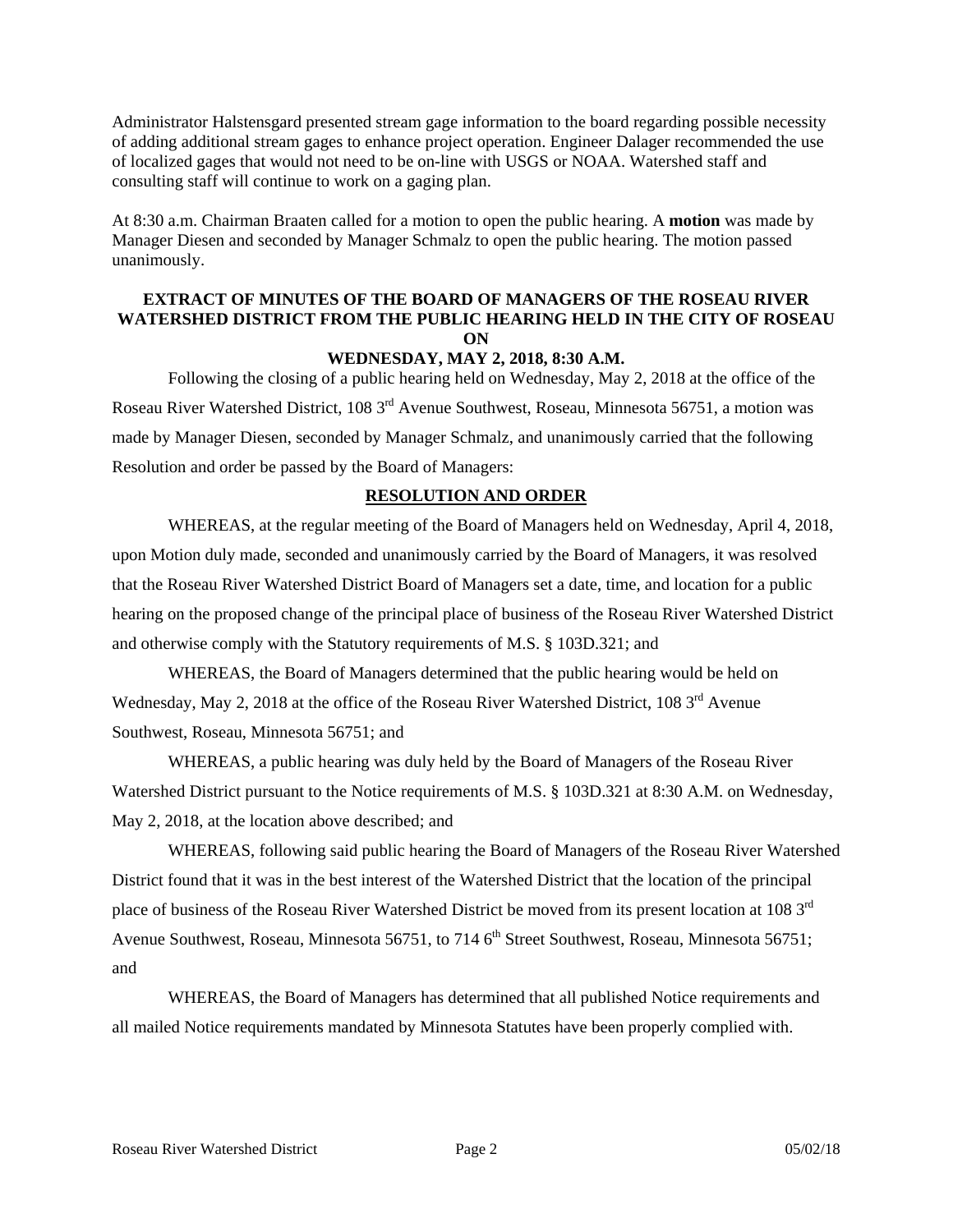### **ORDER**

 NOW THEREFORE IT IS RESOLVED, that the Board of Managers of the Roseau River Watershed District hereby **ORDERS** that the location of the principal place of business of the Roseau River Watershed be changed from its current location at 108 3<sup>rd</sup> Avenue Southwest, Roseau, Minnesota 56751, to 714 6<sup>th</sup> Street Southwest, Roseau, Minnesota 56751, and that this change of the location of the principal place of business of the Roseau River Watershed District shall be effective June 1, 2018. A copy of this Board of Managers Order, in accordance with M.S. § 103D.321, is filed with the Secretary of State of the State of Minnesota and with the Minnesota Board of Water and Soil Resources. Dated this 2<sup>nd</sup> day of May 2018.

# **Roseau River Watershed District**

Jaron Mod

By: Jason Braaten Its Chairman of the Board of Managers

ATTEST:

alshussard

By: Tracy Halstensgard Its Administrator

After hearing no public comment, Manager Braaten called for a motion to close the public hearing. A **motion** was made by Manager Carriere and seconded by Manager Wensloff to close the public hearing at 8:35 a.m. The motion passed unanimously.

Manager Braaten called for a motion to pass a resolution stating the change in the principal place of business for the Roseau River Watershed District. A **motion** was made by Manager Diesen to pass a resolution stating the change in the principal place of business for the Roseau River Watershed District effective June 1, 2018. The motion was seconded by Manager Schmalz and passed unanimously.

WD3: Specialist McCormack was contacted by landowners who indicated the cables on Lateral 2 had been vandalized causing the traps to close. A slope failure on WD3 Lateral 3 near the Duxby School needs to be addressed. The location of the failure is a part of the Duxby Levee and needs to have plans designed for repairs. The plans will be submitted to the ACOE for approval. Manager Wensloff made a **motion** to hire HDR to design plans for the repair. The motion was seconded by Manager Carriere and passed unanimously.

## **OLD BUSINESS:**

Office Remodel: The Board was presented with the final bill from Brinkman Construction for Phase I of the office remodel. A **motion** was made by Manager Wensloff and seconded by Manager Carriere to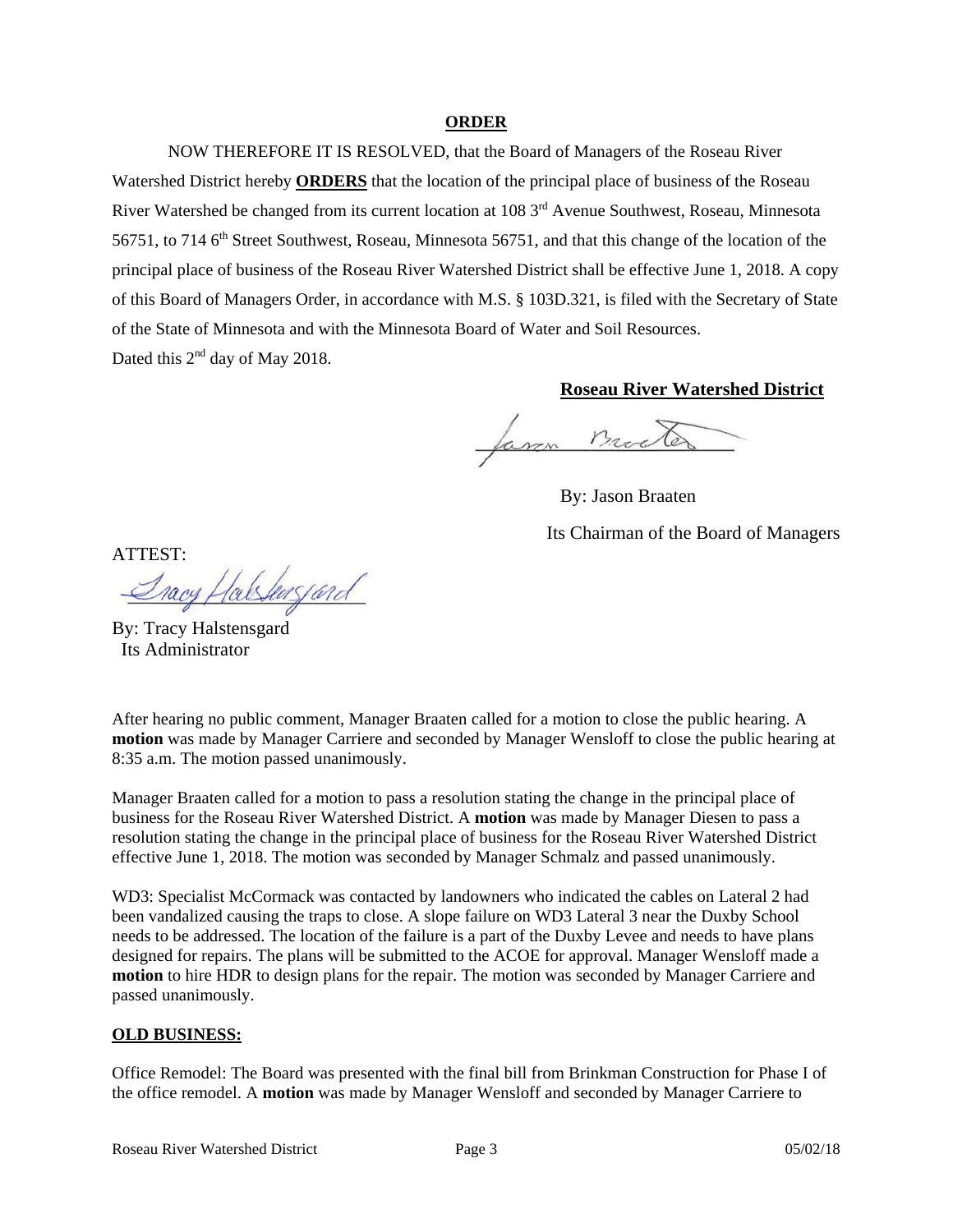make the final payment of \$3,175 to Brinkman Construction for Phase I construction. The motion passed unanimously.

Brinkman Construction also submitted a bill for the first payment on Phase II. After discussion, the board decided to approve 25% of the total Phase II estimate. A **motion** by Manager Wensloff to pay 25% of the estimate amount was seconded by Manager Carriere. The motion passed unanimously.

# **PROJECT UPDATES:**

## RRWMA:

- Randy Prachar, MNDNR indicated that he has operated the Pool 2 Structure. The connection channel does not display signs of major failure and is not running due to lack of water. The Pool 3 structure has not been operated. The channel culverts are full of snow.
- Engineer Dalager commented the Operation Plan will be revisited this summer. HDR has submitted the As-Builts for the RRWMA Pool Project.

Roseau Lake:

- Administrator Halstensgard commented that there was an Steering Committee meeting. The group went over the alternatives and discussed proceeding with Concurrence Point 3. Agency and landowner concerns will continue to be studied. There will be a project team meeting on May 16, 2018.
- Engineer Dalager added that the Cultural Resources crew will begin work in early June. Landowner permissions need to be secured prior to the crew beginning work. It was reiterated that nailing down a preferred alternative is key for funding to continue. The Minnesota Legislative session will conclude in the next couple weeks, and the dollar amount will be known at that time.

Whitney Lake:

- Administrator Halstensgard informed the Board that there will be a meeting with Deb Walchuk, NRCS at HDR to discuss Review Point 4.
- There will be a Project Team meeting in June.
- Engineer Dalager indicated that a Step One submittal for the project will be presented to the RRWMB for funding. The Whitney Lake Project will differ from past projects that sought RRWMB funding because it is not a 'cut and dry' retention project that does not necessarily directly impact the Red River.
- Administrator Halstensgard commented that the RRWMB is currently beginning a strategic planning phase and will likely need to look at projects other than retention only.

Beltrami Island State Forest:

 The information from HEI was presented to the Board. Administrator Halstensgard indicated that there will be a BISF Project Team meeting in June with the Whitney meeting to determine if additional funds should be used to continue the project.

CD8 Side water inlets:

 Manager Wensloff abstained from discussion. The Board was presented with a quote for installation of 4 SWIs on Wensloff property. The costs of traps were inadvertently included on the quote for installation. The grant does not cover the cost for traps. There will be a total of fourteen side waters installed this construction season, thus exhausting the BWSR cost-share grant. Originally the target was to install 21 SWIs, with this summer's construction, 23 will have been installed. A **motion** was made by Manager Diesen to install the Wensloff SWIs at a cost of